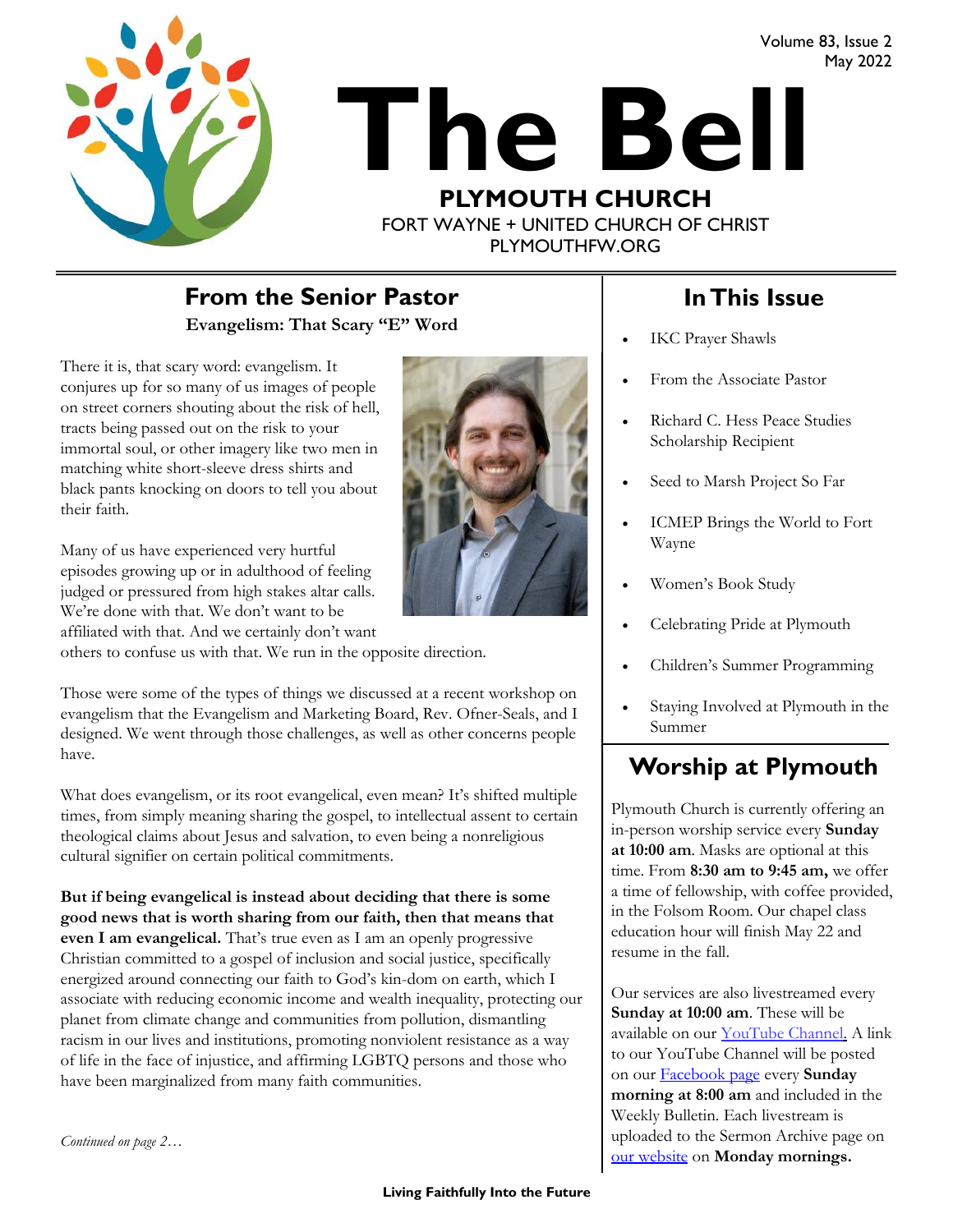#### *Continued from page 1…*

I'm evangelical about that. I want to spread the word about that, because I believe that's what the Spirit of God is about. The good news I want to share touches my life personally, and the lives of those around me, and I want to share about that. Evangelism is about getting really clear on the problems we see in the world and seeing how our faith offers good news and hope in response to those obstacles. It is my hope that while this was our first workshop on Progressive Evangelism, we will continue to help equip people in feeling comfortable (and even energized!) about sharing with others the values and commitments we lift up collectively whenever we gather together.

I believe that there is much good news our world still needs to hear, and I look forward to supporting Plymouth members to feel that they have some good news to share with others, too!

Peace,

Rev. Dr. Timothy C. Murphy Senior Pastor and Teacher



## **IKC Prayer Shawls**

As you may know, the IKC will be hosting the UCC General Synod to be held in Indianapolis in June 2023. Thousands of people, including about 800 delegates from all over the USA and globe will be attending the General Synod. At the General Synod there is usually a Safe Space Suite, a large room provided for people to come in for a time of prayer, reflection, meditation, rest and a time to break away from the hustle and bustle of Synod.

The UCC's Mental Health Network will be hosting and curating the Safe Space Suite. Our IKC Wise team is partnering with the National UCC Mental Health Network to provide prayer shawls for that space. We would therefore be asking church folks and friends to consider making prayer shawls for the General Synod event. A target number right now is to have 650 prayer shawls to come from our respective churches. At the IKC Annual Meeting in 2023, we hope to begin to assemble, display, and bless the shawls.

Prayer shawls may be made to cover the shoulders of a recipient. There are some free crochets and knit patterns on the internet to explore as you get started. Think about knitting or crocheting your prayer shawl in a group so that there is camaraderie and fellowship as you do so. See what groups or church ministries may want to get involved in this project. Spread the word by word of mouth. Find a way to present your shawls in an attractive way before sending it off to the IKC Annual Meeting in June 2023. Take pictures of the shawls your group creates and keep your congregation informed.

Through this prayer shawl ministry, the crafters and our IKC churches will have a wonderful opportunity to show love and hospitality to our General Synod delegates and participants. As you knit, crochet or quilt these prayer shawls, you can infuse the shawl with prayer for the recipient who will receive your prayer shawl at Synod. You can pray for our General Synod, for the success of the Synod and movement of the Spirit in all we do. When finished, recite a prayer as you gently fold the finished product. You may attach a prayer, a poem, a verse of scripture or a single word to the prayer shawl. Know that your prayer shawl will bring love and comfort to someone out there whom God is already preparing to receive your shawl.

For more information on this project, kindly contact your IKC General Synod Local Arrangements Committee Co- Chairs, Becky Moore at r.sowder@sbcglobal.net or Rev. Merlyn Lawrence at revmerlynlawrence@gmail.com to express your interest in the project, to gather more information and to get instructions on when and where to bring or send your groups' finished prayer shawls. If you wish to send your shawls to the IKC office between now and June 2023, feel free to do so.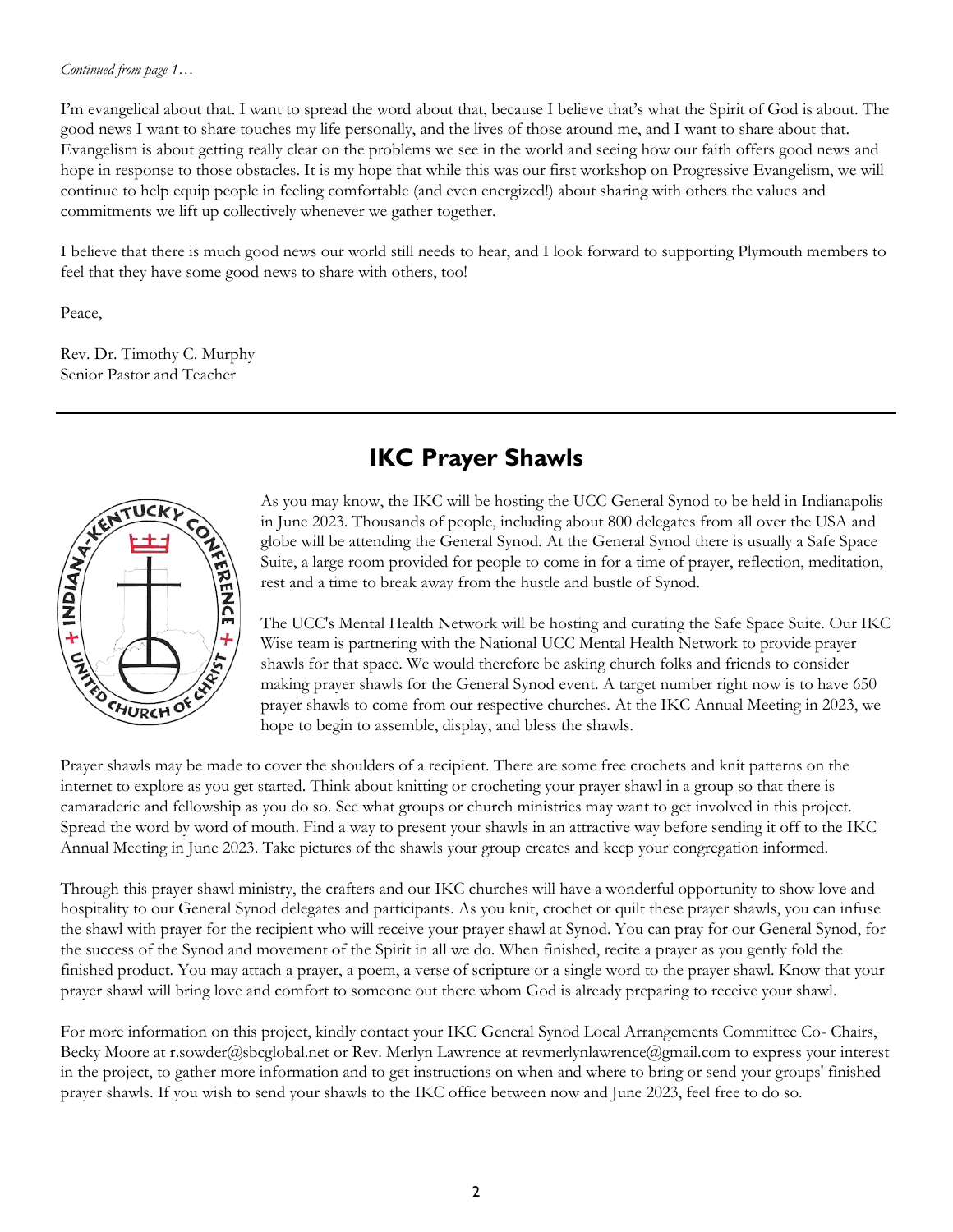## **Richard C. Hess Peace Studies Scholarship Recipient**

The Peace and Justice Committee is happy to announce the recipient of the 2022- 2023 Peace Studies Scholarship.

Sanelisiwe Ncube, from Victoria Falls, Zimbabwe, is the sixteenth recipient of the scholarship. This fall, Sanelisiwe continues work toward a Master of Arts in Theology and Peace Studies from the Anabaptist Mennonite Biblical Theological Seminary in Elkhart, Indiana. The committee is pleased to support Sanelisiwe again this year as she seeks to enhance justice and peace through her studies from the Seminary. Sanelisiwe states, "When I earn my degree, I want to go back to Africa, specifically to my country, and involve myself in peace issues and reconciliation in the government and within the church setup. My project is mainly focusing on the critical analysis of how the Church has contributed to both the building and the destruction of marriages in Zimbabwe and Zambia (a neighboring country). This will help me when I am done with my program especially on how to handle issues around church."

Ms. Ncube intends to return to Zimbabwe to teach and to work with nongovernmental organizations in reaching out to the communities to reduce intolerance, fundamentalism and religiously motivated conflicts. The Peace and Justice Committee is delighted to provide support for Sanelisiwe as we are confident that her studies will guide her to lifelong work in promoting justice and peace.

This year, the scholarship was made possible in part by the generosity of Bill Deans, who contributed earnings from the sales of his books to augment the earnings of the scholarship endowment.

## **From the Associate Pastor**

The longing is the return message.

I recently came across a Rumi poem called "Love Dogs," about a man who cries out in prayer to God, only to then be mocked by a cynic who says, "I have heard you calling out, but have you ever gotten any response?"

The praying man has no answer to the cynic's question, and so he stops praying. That night, as he sleeps, he dreams that he sees Khidr, known as the guide of souls, who asks him, "Why did you stop praying?" The man says, "because I never heard anything back." Khidr



then says to the man, "this longing you express is the return message. The grief you cry out from draws you towards union."

How often have we been like the praying man, longing to hear an answer from God to our most heartfelt prayers, but more often feeling like we are in a oneway conversation? But what if the longing we feel IS God's response? What if the longing we feel is God's way of staying in communication with us?

For me, this is a powerful idea, particularly when it comes to our struggle for a more just and compassionate world. My whole life, I have longed for what writer Glennon Doyle calls "a truer, more beautiful world." Even as a child, my imagination was always sparked by the idea of God's kin-dom come "on earth as it is in heaven." As an adult, this longing has taken the form of advocacy and activism, both inside and outside of the church. I rejoice that my journey has brought me to Plymouth, where I know I am surrounded by many others who share this same longing.

Perhaps you too, like me, sometimes feel discouraged by the lack of progress on issues of social justice. Perhaps you too, like me, sometimes feel frustrated by the political obstacles we face. Perhaps you too, like me, wonder where God is in the struggle. Well, what if God is there, in the longing itself? What if that longing that we feel for a "truer, more beautiful world" is in fact God responding to our prayers and giving us the encouragement to continue our work?

It can be discouraging to long for justice in a world that so often rejects the very values and principles of God's kin-dom. It can feel lonely and disheartening when our efforts at compassion and solidarity are met with resistance or even mockery. But I have an inkling that the stronger our sense of longing is, the more deeply present God is with us. So do not despair and do not give up. Keep praying, keep marching, and keep showing up. Nurture that sense of holy longing, knowing that within that longing is God's voice, urging us on. May it ever be so!

Peace,

Rev. Sara Ofner-Seals Associate Pastor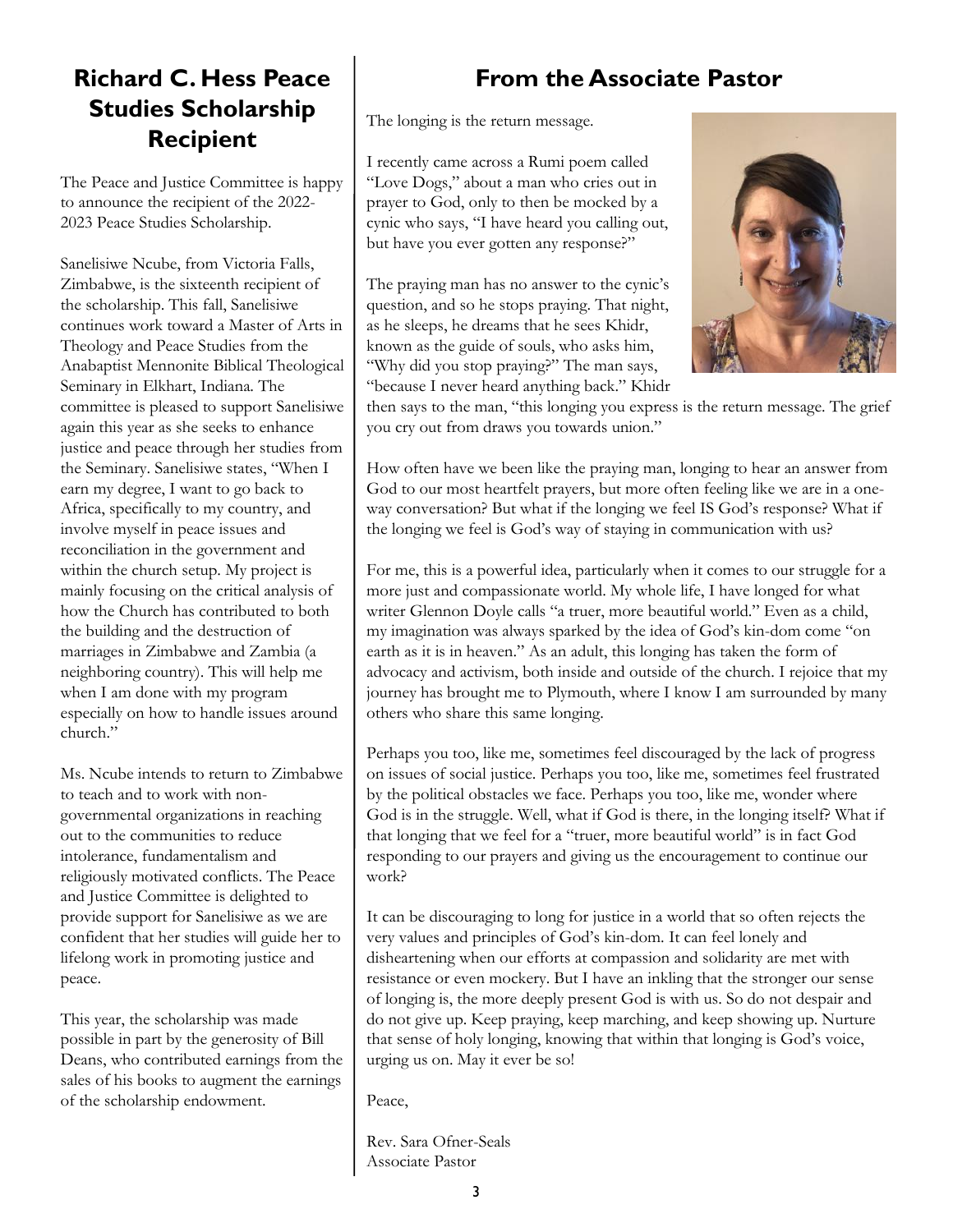## **Seed to Marsh Project So Far**

Members of Plymouth Church have been busy over the past four months working to prepare seeds of native plant species for a project called Seed to Marsh, which was done in collaboration with staff from the Little River Wetlands Project.

Beginning in February, an intergenerational group of about 50 Plymouth members gathered in the Folsom Room to learn about the importance of native plants in our local wetlands and to stratify seeds of several varieties of native plant species. Next, in March, a group of about 30 members and friends headed to Eagle Marsh to plant those seeds in pallets so they could then grow into seedlings. After about a month, those seedlings were then brought back to Eagle Marsh to be transplanted into pots so they could grow strong enough to be planted in the ground.

The Seed to Marsh project was the first undertaking of the newly formed Environmental Action Team at Plymouth Church. The project allowed for church members and friends to learn more about the environment around them and to take an active, hands-on role in helping to maintain the health of our local wetlands. Members who participated gained an appreciation for the beauty and diversity of our wetlands and learned a lot about the importance of those wetlands when it comes to the ecological health of our region.

Many thanks to the Environmental Action Team and in particular, Jan Gibson, for organizing this project for the congregation. We look forward to many more!

> *"Work for the justice created things need, work for the health of each plant and its seed; work for the creatures abuse has betrayed, work for the garden God's wisdom once made." -Daniel Charles Damon*

**To learn more about the Little River Wetlands Project, please visit their website at [www.lrwp.org.](http://www.lrwp.org)**





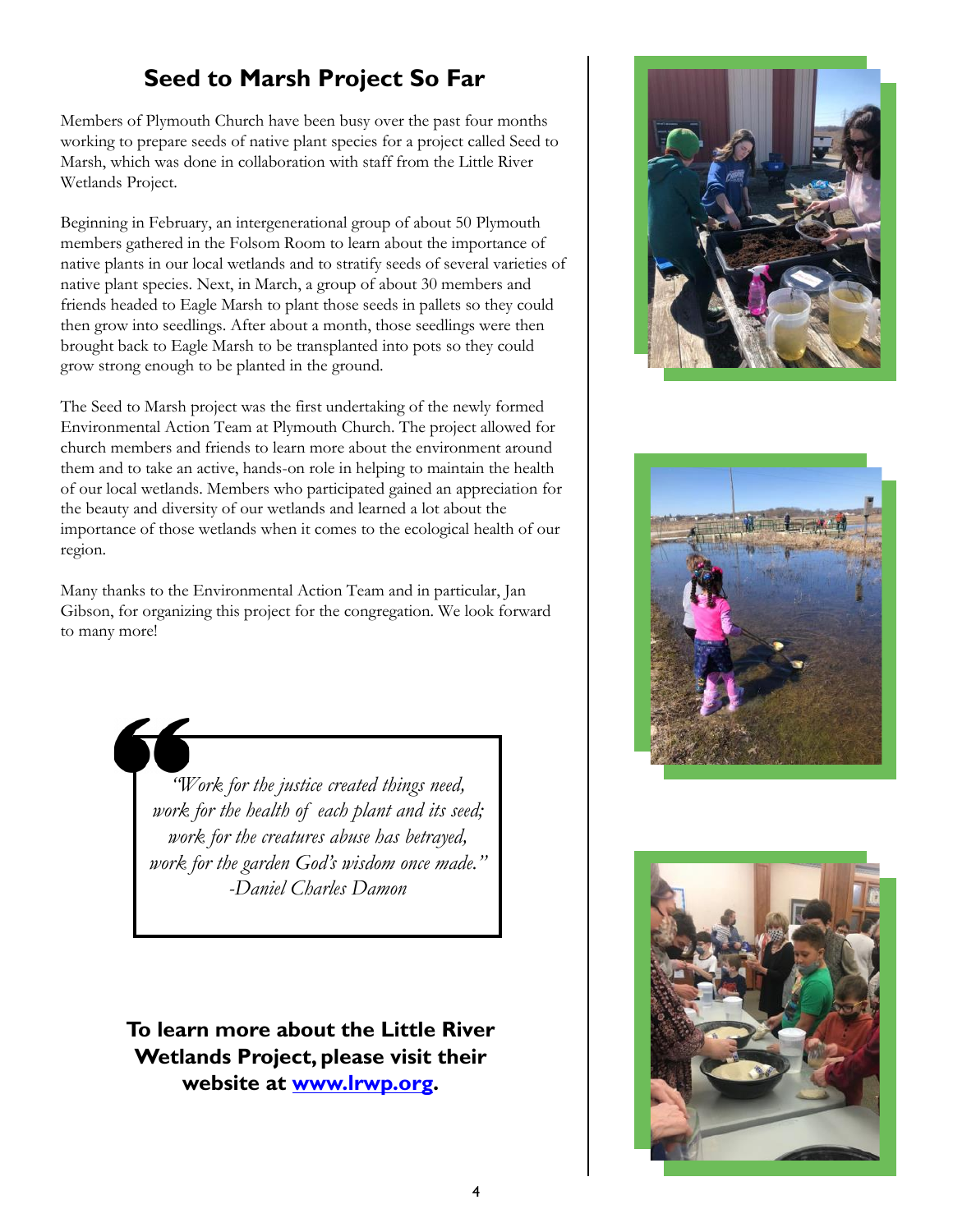

# **ICMEP Brings the World to Fort Wayne**

Afghanistan, Iran, Syria, Jerusalem, South Africa, and the UK By Dr. Michael Spath, Executive Director of Indiana Center for Middle East Peace

For 17 years, the mission of Indiana Center for Middle East Peace has remained the same – "We are a voice of conscience for peace, justice, human rights, and intercultural encounter." Every one of our board members, and all our many supporters and friends throughout the years, focus like a laser beam on these core values in their personal lives and in our work together at ICMEP.

And yes, while ICMEP has been a leading voice in our region because of its focus on issues of justice and human rights in Palestine and Israel, this year, 2022, we are bringing the world to Fort Wayne.

This month, Tuesday, May 24, 6:30 pm at Plymouth Church, ICMEP welcomes – free and open to the public – Syrian refugee and concert violinist, Mariela Shaker, to share her story and music. Mariela is a Syrian violinist who fled war-torn Aleppo on a 2013 US music scholarship. She was granted asylum and US citizenship. She received the Daily Point of Light Award from President George H.W. Bush, was named Champion of Change for World Refugees by President Barack Obama, and was given the Spirit of Anne Frank Center's Promisekeeper Award.

Mariela has performed worldwide, in London, Jordan (at the invitation of Queen Rania), at the Beyond Borders conference in Scotland, Hong Kong, the Netherlands, United Arab Emirates, and more. She has performed for various United Nations agencies, and throughout the US – at Carnegie Hall, the Kennedy Center for World Refugees Day, and at the Lincoln Center. Finally, Mariela has also worked with Cate Blanchett, Ben Stiller, and Meryl Streep to fundraise over a million dollars toward supporting Syrian refugees. ICMEP offers this program with support from the Fort Wayne Downtown Improvement District and Jerry and Diane Mackel.

Already in 2022, ICMEP has:

- thanks to Board Chair, Terry Dougherty, hosted Nowruz and Eid celebrations for our new Afghan neighbors;
- welcomed Iranian children's book author, Golbarg Bashi ("P is for Palestine");
- hosted an Earth Day environmental justice conference featuring Rev. Dr. Liz Theoharis, Co-chair of the Poor People's Campaign and Malik Yakini, a leading spokesman at the intersection of urban farming and racial justice.

And this fall, ICMEP welcomes:

- from Jerusalem, Jeff Halper, founder of the Israel Committee Against House Demolitions and a leader of the One Democratic State Campaign; and
- from the UK, Garth Hewitt, singer/songwriter/ troubadour/activist and Honorary Canon at St. George's Anglican Cathedral in East Jerusalem.

And finally, to remember the December 26, 2021 passing of Archbishop Desmond Tutu, for ICMEP's annual Gala we're flying in from Cape Town, South Africa, Rev. Edwin Arrison, Arch's friend, colleague, and partner in the anti-apartheid movement, once imprisoned for his work, and who like Tutu during his life, works for Palestinian civil, political, and human rights.

We at ICMEP remain so grateful for all our many friends and supporters for these 17 years. Committed to our core values, we want nothing less than the transformation of hearts and a moral revolution, the full realization of what Vietnamese Buddhist monk, Thich Nhat Hanh, calls "interbeing," so that justice and peace might finally prevail and Martin Luther King, Jr's "beloved community" might finally become a reality.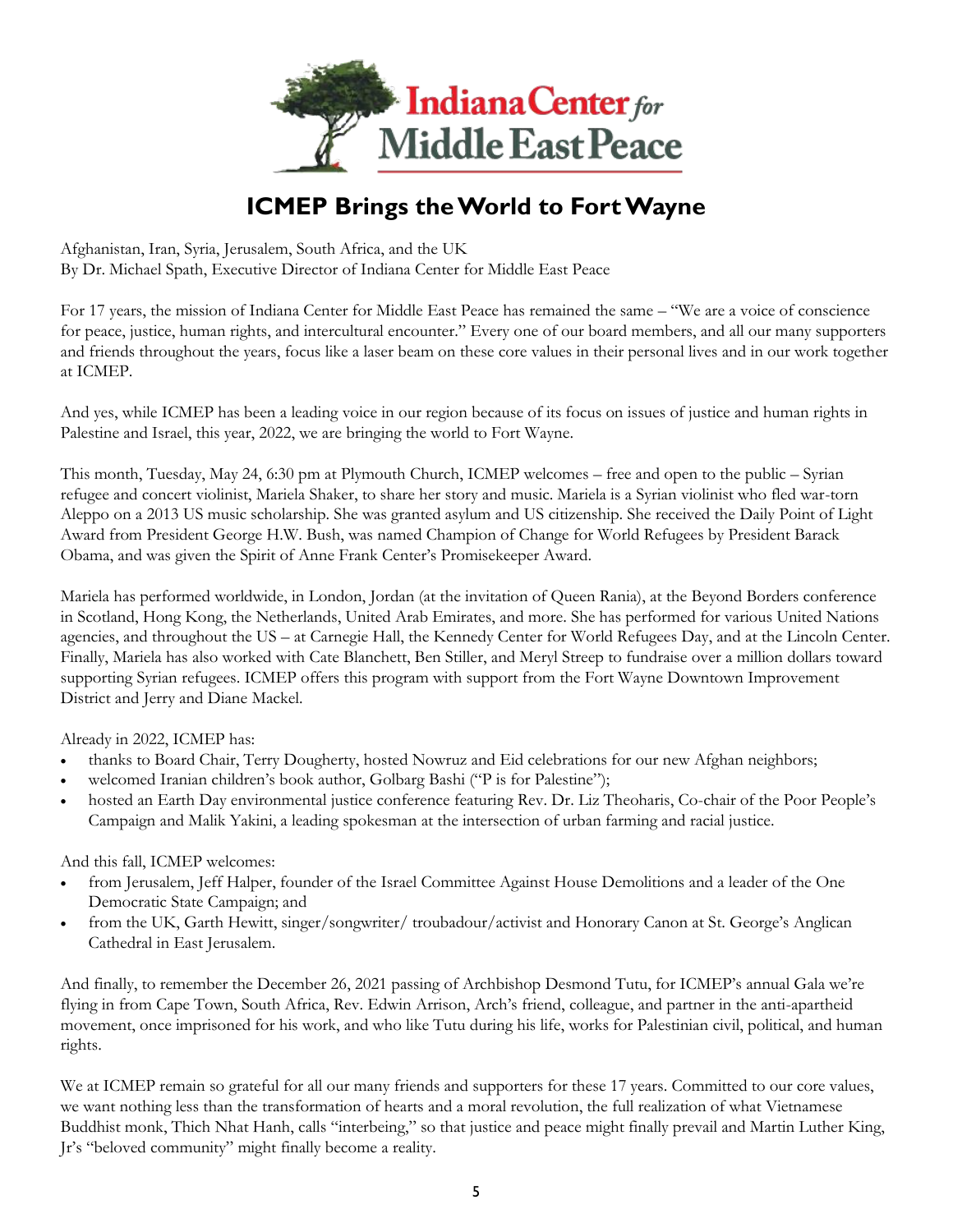

## **Women's Book Study**

Some people love to read. Some people love to share the books they read with friends and family, and some even like to get together in groups to explore a book's deeper meaning in good company.

Plymouth has a long history of study groups of various kinds, from Bible studies to women's consciousness raising, to peace education, to spiritual development, and so on. The current Women's Book Study, open to all who self-identify as women, is entering a new phase this year. Our goal is to become more inclusive by welcoming drop-ins at any session. If you like the sound of this month's book, you can show up at the meeting without needing to feel an obligation to return another time.

So far this year we have read both novels and non-fiction books (see the list below). We read books, suggested by group members, which in general address one or more of the four covenants that Plymouth has adopted, namely the environment, world and local mission, just peace, and gender issues. Since September, in novels we have clambered in Appalachia as a family is transformed by a butterfly phenomenon, we have journeyed with a mother and child fleeing to the U.S. from cartel brutality in Mexico, and we've puzzled with parents and siblings of a child grappling with gender identity. Our nonfiction readings took us with Greg Boyle to the gang-ridden streets of LA and with Bryan Stevenson to the cells on death row in Alabama. Two books had specifically local references: Ashley Ford's tale of growing up Black in Fort Wayne and Tracey Chevalier's descriptions of the Black Swamp, which used to stretch from Fort Wayne to Lake Erie before being drained for agricultural purposes. For future offerings, watch your weekly digital bulletin!

I think it's fair to say that those of us who are attached to the Women's Book Study all love reading. We're challenged by each others' ideas and experiences. We enjoy getting to know each other better, appreciating the variety of our insights and differences. We often find ourselves reading books we might not have picked up had it not been for the group's choice. We aim to provide a safe and welcoming space where each of us can grow in our journeys of faith. And lest you think we are a seriously bookish lot, we want you to know we also laugh a good deal and usually part feeling strengthened for whatever comes next.

Books previously read and discussed in the Women's Book Study include:

- *Flight Behavior* by Barbara Kingsolver
- *American Dirt* by Jeanine Cummins
- *Somebody's Daughter: A Memoir* by Ashley C. Ford
- *This Is How It Always Is* by Laurie Frankel
- *Tattoos on the Heart* by Greg Boyle
- *In the Corner of the Orchard* by Tracey Chevalier
- *Just Mercy* by Bryan Stevenson

The Women's Book Study meets every third Tuesday from 12:00 pm to 1:15 pm in the Amistad Room. For summer study meetings, please sign up with Judith Beineke. For further information, contact Judith at jrbeineke@yahoo.co.uk.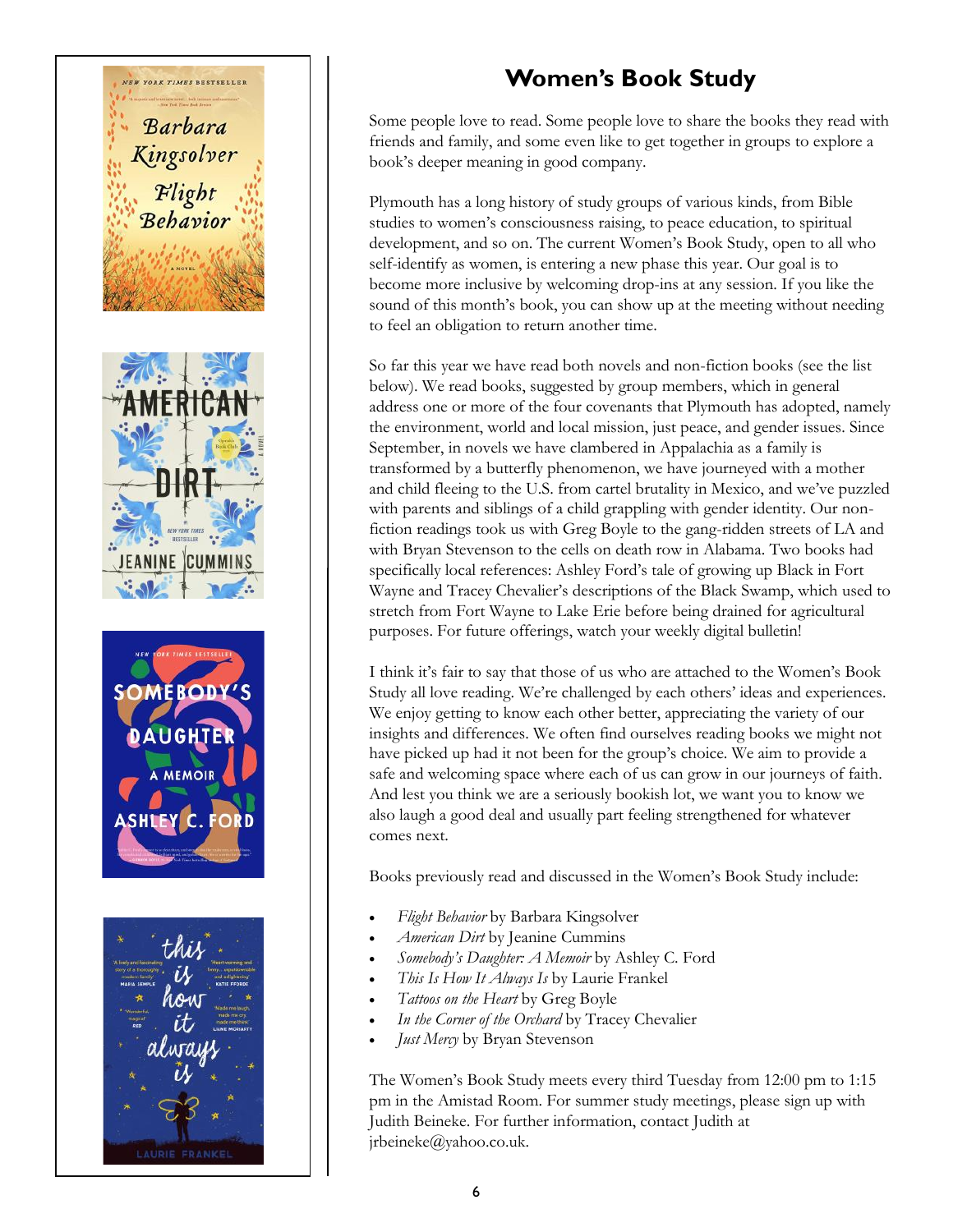## **Summer Family Gatherings**

Want to meet some of our newest Plymouth families? Want to check in with your old Plymouth friends? Want to spend some time exploring with your own family?

Parents and kids are invited to these monthly gatherings over the summer. If there are toddlers, kids, teens, or graduates in your home, please join us!

- Saturday, June 11, 7:30 am to 11:30 am: Community Harvest Food Bank. Assist with their Saturday distribution. Registration required.
- Sunday, July 10, 3:00 pm: Cedar Creek Produce. Pick-your-own blueberries to take home. The Young Adult fellowship group will be joining us on this outing, too!
- Sunday, August 14, 4:00 pm to 6:00 pm: Poplar Community Gardens. Tour this urban garden and harvest veggies for food pantries.

Look for more details as these dates draw closer. Please contact Katie Watson at kjwatson4@gmail.com if you have questions.

### **Sunday School Reminders:**

Our last day of Sunday school is May 22! During class, kids and families can join us for our annual Service Blitz — a sampling of speedy service projects. After worship, stick around for the Ice Cream Social, with chalk and bubbles outside.

On Sunday, June 5, kids and youth are invited to meet in the Narthex just before worship at 10:00 am. We will celebrate Pentecost by bringing in red streamers and flags from around the world.

Sunday school takes a break for the summer, but we will return on September 11, 2022!

# **Celebrating Pride at Plymouth**

This month marks 21 years since Plymouth Congregational Church officially declared itself as an Open and Affirming congregation. Plymouth Church strives to be an inclusive community, advocating for the rights of all peoples, including the LGBTQ+ community. As we approach June, which is recognized as Pride Month in the United States, it is important to know how Plymouth participates.

Plymouth has a history of showing up to the Fort Wayne Pride Festival to show people they are beloved just as they are. Despite the parade being canceled last year, Plymouth volunteers were able to spread the Plymouth message at our booth in the non-profit resource fair. Once again, Plymouth will be participating in this year's Pride Festival. Fort Wayne Pride 2022 will be held July 22 and 23, with the parade and non-profit resource fair on Saturday. Plymouth will be showing up once again and we are always looking for volunteers to help work the booth. If you are interested in helping Plymouth at Fort Wayne Pride, contact January Simpson at  $a$ yellowdog@gmail.com for more information.

This year, Plymouth will also be celebrating Pride right here at the church! Join us on Saturday, June 25 for the very first Plymouth Pride Event. Starting at 11:00 am with a workshop from UCC pastor Rev. Leah Robberts-Mosser titled "Biblical Self-Defense for LGBTQ Folks and Allies," the event will feature resource tables, food trucks, musicians, and finish with a drag show. The event is free and open to the public, so please invite your friends within the community. The next day, Sunday, June 26, Rev. Leah Robberts-Mosser will return for a special summer Chapel Class, titled "LGBTQ-Affirming Practices for Faith-Based Institutions." More specific details about the event are yet to come, so please stay tuned to our digital bulletin and social media platforms.



*The Plymouth Congregational Church booth at the 2021 Fort Wayne Pride.*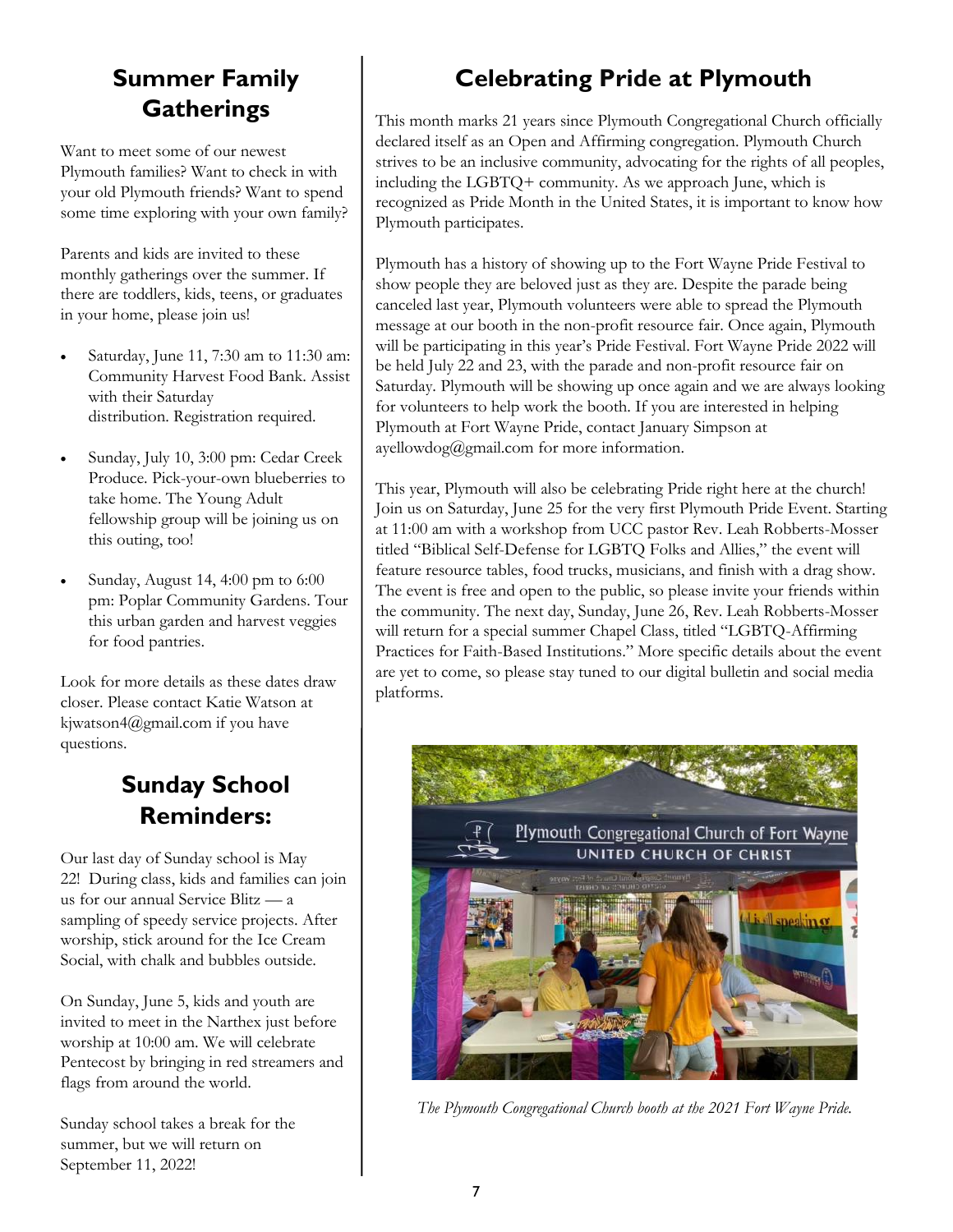

### **Staying Involved at Plymouth in the Summer**

The summer months are soon approaching, which means we are nearing the end of our programming year. Chapel classes and Wednesday Night Live will take a break at the end of May and resume in the fall. This doesn't mean Plymouth is taking a break for the summer. There are many programs that continue through the summer months so that you can stay connected to Plymouth!

#### **Tapping Into Faith**

Tapping Into Faith is Plymouth's monthly pub theology gathering. This is a wonderful opportunity to get together with folks from church and the community for some casual conversation about how our spiritual life impacts (or maybe doesn't impact) our daily life in the world. There's a lot of chat, a lot of laughter, and everyone is welcome. The Evangelism and Marketing Board provides "table carbs" for snacking for this evening of fun discussion. Non-Plymouth friends are always welcome to join.

Tapping Into Faith meets on the last Monday of each month at 7:30 pm in the party room of Mad Anthony Brewing Company.

#### **Supply Drives**

The Evangelism and Marketing Board hosts monthly supply drives throughout the year, and will continue during the summer! Previous supply drives have been done for Just Neighbors, YWCA, Rescue Mission, and more. The donation of specific supplies and sometimes even your time and talents can be given at these supply drives. Stay tuned to the Plymouth Church Facebook page and digital bulletin to find out when our next supply drive will be!

#### **Joys and Concerns**

Joys and Concerns is a time to name something we are grateful for, a concern we have, and to be in prayer together. This meeting takes place every Sunday at 1:00 pm over Zoom. The link appears next to the order of worship in each digital weekly bulletin.

#### **Women's Book Study**

The Plymouth Women's Book Study is open to any reader who self-identifies as a woman, whether you've attended before or not. The following month's chosen book is announced in the digital bulletin. Past books include *This Is How It Always Is* by Laurie Frankel, *Somebody's Daughter* by Ashley C. Ford, and *American Dirt*  by Jeanine Cummins.

The Women's Book Study meets every third Tuesday from 12:00 pm to 1:15 pm in the Amistad Room. For summer study meetings, please sign up with Judith Beineke. For further information, contact Judith at jrbeineke@yahoo.co.uk.

#### **Centering Prayer Group**

Centering prayer is a form of silent, contemplative prayer meant to open the heart to God's presence and action within. The Center Prayer Group meets on both the second and fourth Tuesday of the month at 5:30 pm in the Chapel. Whether you are new to centering prayer, or practice it regularly, all are welcome to join this group.

#### **Young Adult Ministries**

Recently, the Young Adult Film and Faith group has restarted. This, along with other various young adult ministries will continue throughout the summer. Look for announcements of future events in the digital bulletin and on our social media pages.

More summer events will be posted in our digital bulletin, on our social medias, and on our Google Calendar. View the links below to stay updated. Contact Elizabeth Pruitt at edp@plymouthfw.org if you have trouble accessing these platforms.

**Website:**  $\frac{www.plymouthfw.org}{www.plymouthw.org}$  $\frac{www.plymouthfw.org}{www.plymouthw.org}$  $\frac{www.plymouthfw.org}{www.plymouthw.org}$  **YouTube: [Plymouth Church FW](https://www.youtube.com/channel/UC9jMD1iWFiibqBYykkW6E2w)** 

**Facebook:**  $\omega$ <sub>plymouthchurchfw</sub> **Instagram:**  $\omega$ <sub>plymouthchurchfortwayne</sub>